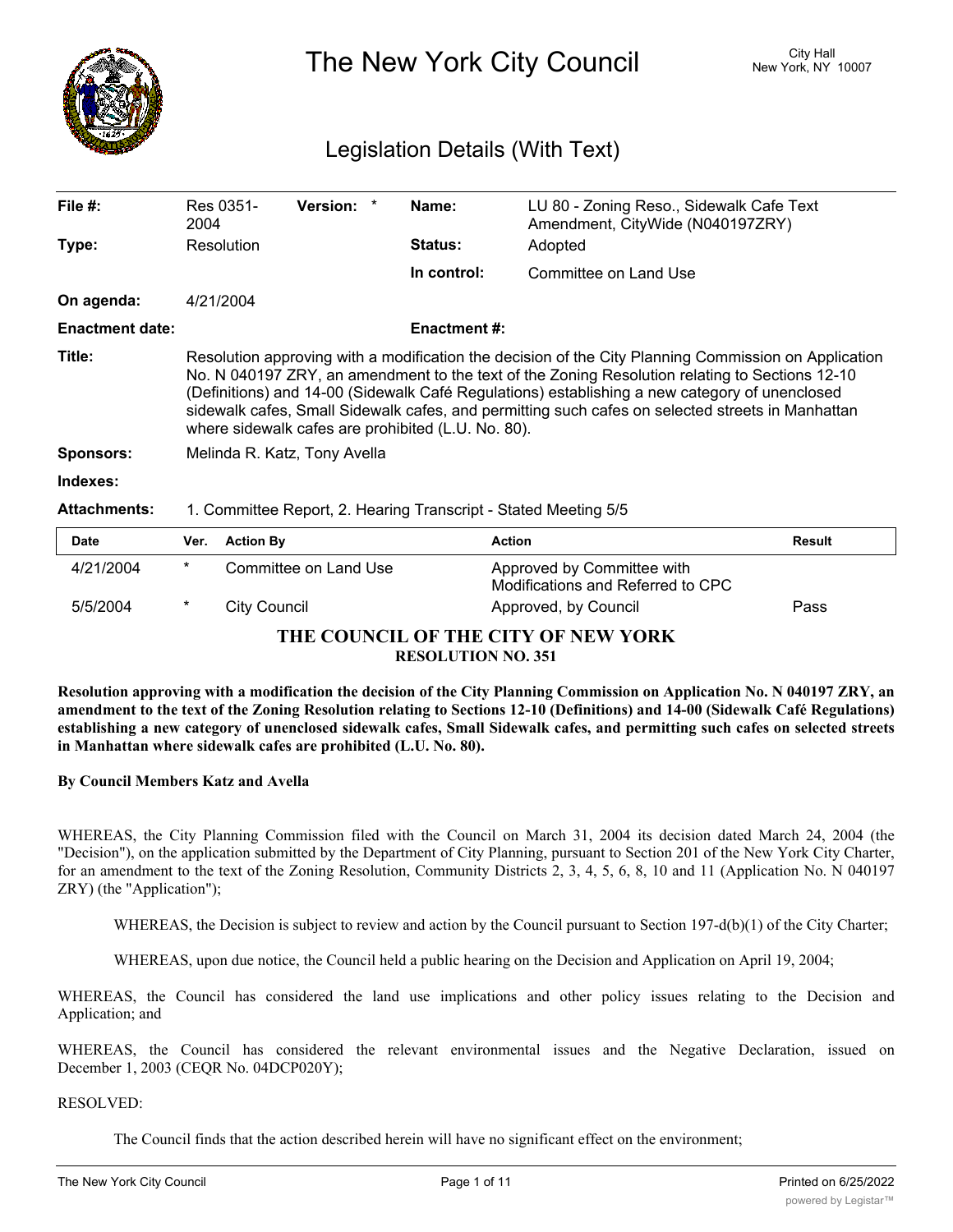Pursuant to Sections 197-d and 200 of the City Charter and on the basis of the Decision and Application the Council approves the Decision with modification; and

The Zoning Resolution of the City of New York, effective as of December 15, 1961, and as subsequently amended, is further amended as follows:

Matter Graytone/*Underlined* is new, to be added; Matter in Strikeout is old, to be deleted; Matter in *italics* or within # # is defined in Section 12-10; \* \* \* indicates where unchanged text appears in the Zoning Resolution;

Matter in **Graytone, bold and doubled Underline** is to be added by the Council; Matter in [ ] brackets is to be deleted by the Council.

**ARTICLE I** General Provisions

\* \* \*

**Chapter 2**

Construction of Language and Definitions

\* \* \*

**12-10** DEFINITIONS

**Sidewalk cafe**

A "sidewalk cafe" is a portion of an eating or drinking place that is located on a public sidewalk, as defined in Section 20-223, subdivision (a), of the Administrative Code, and is either an #enclosed#, or #unenclosed# or small #sidewalk cafe#, as defined herein.

\* \* \*

#### **Sidewalk cafe, enclosed**

An "enclosed sidewalk cafe" is a #sidewalk cafe# that is contained within a structure constructed predominantly of light materials such as glass, slow-burning plastic, or lightweight metal.

#### **Sidewalk cafe, small**

A "small sidewalk cafe" is an #unenclosed sidewalk café# containing no more than a single row of tables and chairs adjacent to the #street line# where such tables and chairs occupy a space on the sidewalk no greater than 4½ feet from the #street line#.

#### **Sidewalk cafe, unenclosed**

An "unenclosed sidewalk cafe" is a space on the sidewalk that contains readily removable tables, chairs or railings-with no overhead coverage other than umbrellas or a retractable awning that is affixed to the building wall and does not extend further than the width of the #unenclosed sidewalk cafe#.

\* \* \*

**Chapter 4** Sidewalk Cafe Regulations

**14-00**

 $\mathcal{L}=\mathcal{L}$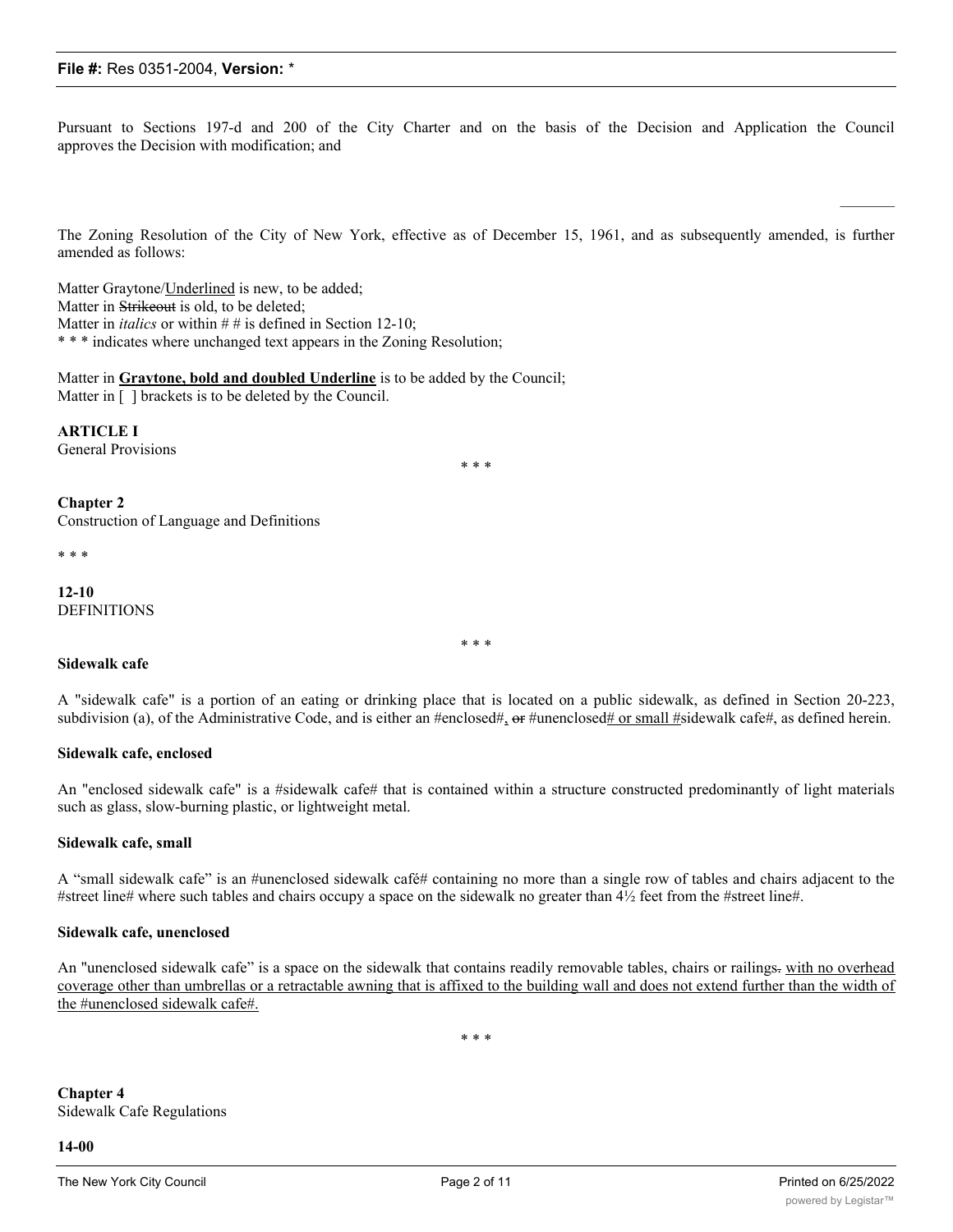## **GENERAL PURPOSES**

The sidewalk cafe regulations as established in this Resolution are city-wide regulations, designed to encourage sidewalk cafes in locations where they are appropriate, discourage them in locations where they are inappropriate, and to promote and protect public health, safety, general welfare and amenity. These general goals include, among others, the following specific purposes:

- (a) To ensure adequate space for pedestrians on the sidewalk adjacent to sidewalk cafes.
- $(b)$  To promote sidewalk cafes as visual amenities which that better relate to the streetscape.
- (c) To preserve and enhance the character of neighborhoods throughout the City.

(d) To simplify administrative regulations and strengthen enforcement procedures forsidewalk cafes and ensure that such requirements are effective, efficient and enforceable.

(e) To promote the most desirable use of land and thus to conserve the value of land and buildings and thereby protect the City's tax revenues.

#### **14-01**

General Provisions

In harmony with the general purpose and intent of this Resolution, and the general purposes of the #sidewalk cafe# regulations, certain specified regulations concerning area eligibility, sidewalk locational criteria and physical criteria for #sidewalk cafes#, in general, and specifically for #enclosed sidewalk cafes#, are herein established.

The three types of #sidewalk cafes# that are permitted by the regulations of this Chapter and defined in Section 12-10 (DEFINITIONS) are #enclosed sidewalk cafes#, #unenclosed sidewalk cafes# and #small sidewalk cafes#.

The amendments to Article I, Chapter 4, adopted by the City Council on January 29, 2003, shall become effective upon the effective date of legislation March 27, 2003. amending the Administrative Code of the City of New York respecting the approval process for #unenclosed sidewalk cafes#.

Physical criteria, including structural and operational requirements for #sidewalk cafes#, and #unenclosed sidewalk cafes# in particular, shall be regulated by the Department of Consumer Affairs and found in Title 6, Chapter 2, Subchapter F., of the Rules of the City of New York. Licenses for all #sidewalk cafes# must be obtained from the Department of Consumer Affairs, or its successor.

## **14-011**

Sidewalk cafe locations

#Sidewalk cafes# may be located in all R10H Districts, in all #Commercial Districts# other than C3 Districts and in all #Manufacturing Districts# other than M1-5A or M1-5B Districts south of Houston Street, except in those areas where #sidewalk cafes# are specifically prohibited or permitted, as provided in Section 14-40 (AREA ELIGIBILITY FOR SIDEWALK CAFES).

The following sSections identify specific #streets#, malls, areas, special districts and malls and or portions of #streets# for which special area eligibility regulations apply:

|               | <b>Section</b> | 14-41               | $\overline{\phantom{0}}$ | ( <del>Area</del> | Restrictions                                              | for     | All | Sidewalk Cafes                                                        | Locations | Where     | Certain | Sidewalk |
|---------------|----------------|---------------------|--------------------------|-------------------|-----------------------------------------------------------|---------|-----|-----------------------------------------------------------------------|-----------|-----------|---------|----------|
|               |                |                     |                          |                   | Cafes Are Not Permitted)                                  |         |     |                                                                       |           |           |         |          |
|               | <b>Section</b> | 14-42               |                          | ( <del>Area</del> | Restrictions<br>Sidewalk Cafes Are Not Permitted)         | for All |     | Enclosed Sidewalk Cafes                                               |           | Locations | Where   | Enclosed |
| Section 14-43 |                | Section 44-43 14-44 |                          |                   | (Locations Where Only Small Sidewalk Cafes Are Permitted) |         |     | (Special Zoning Districts Where Certain Sidewalk Cafes Are Permitted) |           |           |         |          |
|               |                | Section 14-44 14-45 |                          |                   | $\overline{\phantom{a}}$                                  |         |     | (Street Malls Where Certain Sidewalk Cafes Are Permitted)             |           |           |         |          |

#Sidewalk cafes# shall be permitted in Historic Districts or in designated Landmark Buildings only if such #sidewalk cafe# is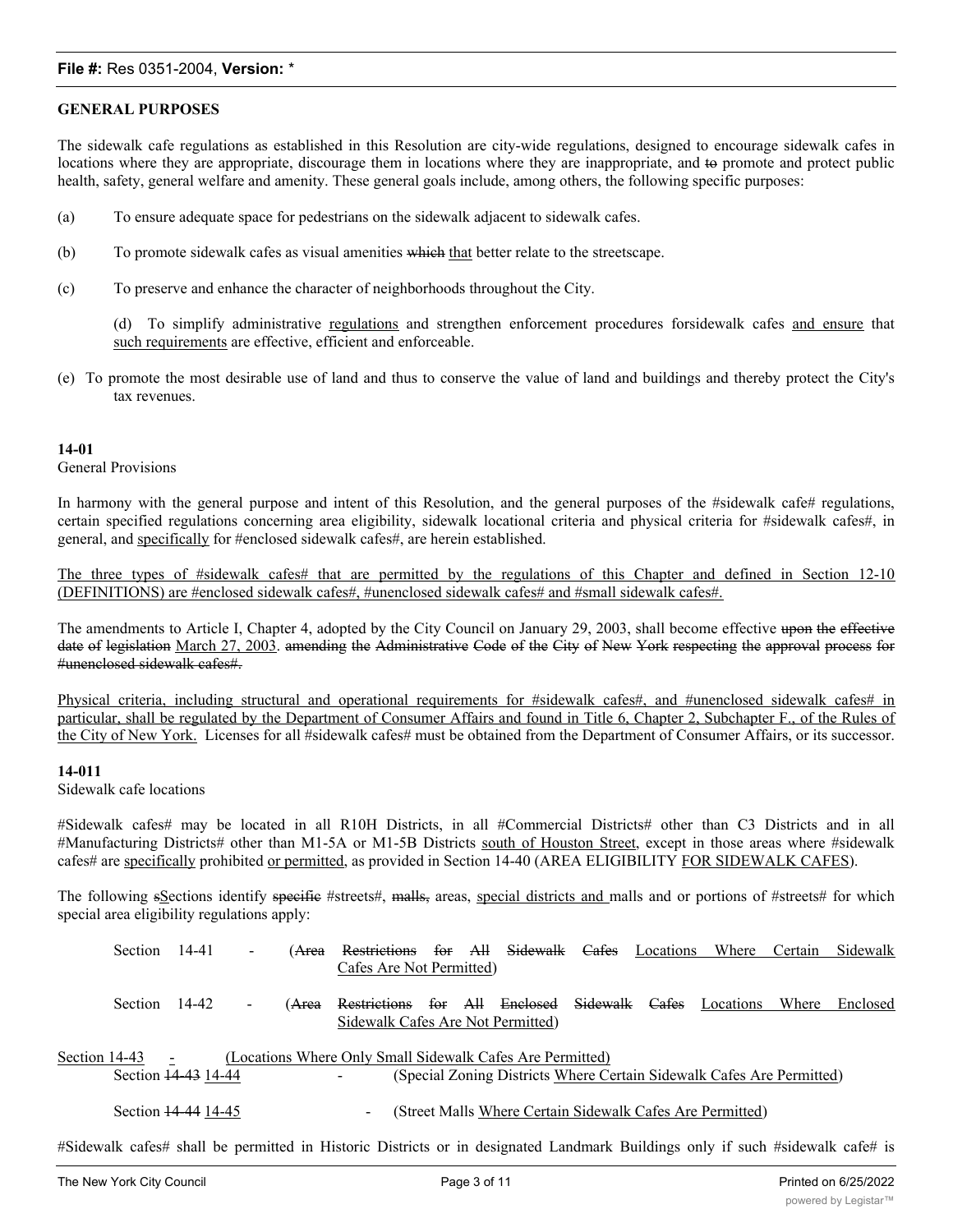approved by the Landmarks Preservation Commission.

#### **14-10** ENCLOSED SIDEWALK CAFES

#### **14-11 LOCATIONAL CRITERIA FOR ENCLOSED SIDEWALK CAFES Locational Criteria for Enclosed Sidewalk Cafes**

The regulations of this Section, governing clear path, clearance at intersection of #streets#, clearance from large obstructions and minimum distance between two cafes shall apply to all #enclosed sidewalk cafes#.

#### (a) Clear path

There shall be a minimum of 8 feet, 0 inches clear distance or 50 percent of the sidewalk width, whichever is greater, free of all obstructions, in order to allow adequate pedestrian movement.

The minimum distance shall be measured from the portion of the #enclosed sidewalk cafe# frontage that is nearest either the curb line or the nearest obstruction. In no event may recesses in the #enclosed sidewalk cafe# frontage be used to satisfy this unobstructed width requirement, except that the corners of the #enclosed sidewalk cafe# may be rounded or mitered. A clearance of 8 feet, 0 inches shall be maintained around the corners of #enclosed sidewalk cafes#, measured in radius.

For the purpose of the minimum clear path, but not the clearance from corners of #enclosed sidewalk cafes#, parking meters, traffic signs, and trees that have gratings flush to grade, without fences or guards, shall not count as obstructions.

In the case of a #street# for which a mall plan or other special plan has been adopted, the clear path requirements pursuant to this Section shall be deemed satisfied if there is not less than an 8 feet, 0 inches clear path.

- (b) Clearance at intersections of street line
- There shall be a minimum of 9 feet, 0 inches clearance, free of all obstructions with no exception, measured from the outer edge of the #enclosed sidewalk cafe# to the curbside obstacle. The corner of the #enclosed sidewalk cafe# wall may be rounded or mitered. Such distance shall be measured from the outer edge of the #enclosed sidewalk cafe# to either the curb line or the nearest obstruction.

(c) Clearance from large obstructions All #enclosed sidewalk cafes# shall be a minimum of 15 feet from large obstructions. For the purposes of this Section, large obstructions shall be bus stop shelters, newsstands, subway entrances or any other object greater than 15 square feet in area. The closed end of a subway entrance located along the #front lot line# may abut an #enclosed sidewalk cafe#.

#### (d) Minimum distance between enclosed sidewalk cafes

There shall be a minimum distance of 40 feet between the near end walls of two #enclosed sidewalk cafes# if an entrance to a ground floor #commercial use#, other than an entrance to the eating or drinking place associated with either #enclosed sidewalk cafe#, is located between them.

There shall be a minimum distance of 15 feet between the near end walls of two #enclosed sidewalk cafes# if an entrance to a ground floor non-#commercial use#, or a #use# located above or below the ground floor, other than an entrance to the eating or drinking place associated with either #enclosed sidewalk cafe#, is located between them.

## **14-20 14-12 PHYSICAL CRITERIA FOR ENCLOSED SIDEWALK CAFES Physical Criteria for Enclosed Sidewalk Cafes**

#### **14-21 14-121**

#### **Structural Requirements for Enclosed Sidewalk Cafes**

The regulations of this Section governing certain structural and operational requirements shall apply to all #enclosed sidewalk cafes#.

(a) Ceiling

The ceiling of an #enclosed sidewalk cafe# shall be of incombustible materials, including colored or colorless safety glass or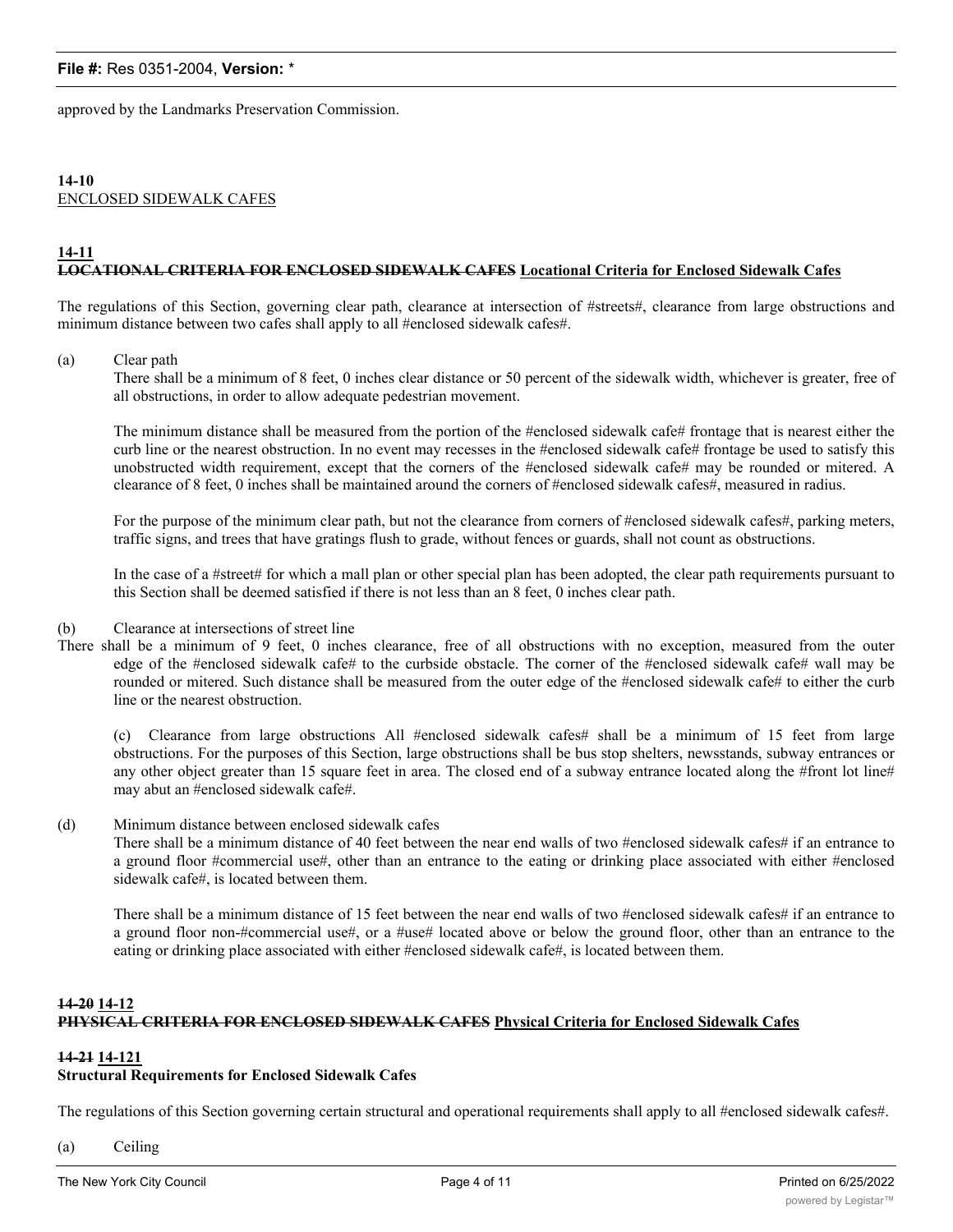The ceiling of an #enclosed sidewalk cafe# shall be of incombustible materials, including colored or colorless safety glass or fabric which has been treated to be fire resistant as approved by the Department of Buildings.

At no point shall the height of the ceiling of an #enclosed sidewalk cafe# be lower than 7 feet, 0 inches above the floor of the #sidewalk cafe#.

(b) Transparency - exterior walls

An #enclosed sidewalk cafe# may provide a base wall of opaque material up to a maximum height of 12 inches from the finished floor level. The base wall shall include any horizontal structural members that support transparent materials above.

All enclosing walls, doors and windows, except for the structural members, above finished floor level or base wall as provided in this Section, up to a height of 7 feet, 0 inches above finished floor level, must be of colorless, untinted, nonreflective, transparent material, as approved by the Department of Buildings. In order to maximize transparency, the horizontal as well as vertical structural members shall not be sized more than 10 inches wide.

At least 50 percent of the walls, up to a height of 7 feet, 0 inches above finished floor level, shall consist of operable transparent windows.

#### (c) Elevation

The #enclosed sidewalk cafe# floor shall not be more than seven inches above the level of the adjoining sidewalk.

In the event of a major grade change, however, the City Planning Commission may, by certification, permit the floor level to be more than seven inches above the level of the adjoining sidewalk.

(d) Designated boundaries

No portion of #enclosed sidewalk cafes#, such as doors, windows, walls or any objects placed within an #enclosed sidewalk cafe#, shall swing or project beyond the designated exterior perimeter of the #enclosed sidewalk cafe#. However, fire exit doors that are used exclusively as emergency fire exit doors shall be exempt from this provision.

#### (e) Fixtures

The furnishings of the interior of an #enclosed sidewalk cafe# shall consist solely of moveable tables, chairs and decorative accessories. No objects, except lighting fixtures and HVAC installations, may be permanently affixed onto any portion of the wall of the #enclosed sidewalk cafe#. In no event shall such objects penetrate the exterior perimeter of the wall or the roof of the #enclosed sidewalk cafe# or impede the transparency as required by this Chapter. The exhaust for such HVAC installations on the adjacent walls shall not be less than 10 feet above #curb level#.

(f) Refuse storage area

No structure or enclosure to accommodate the storage of garbage may be erected or placed adjacent to or separate from the #enclosed sidewalk cafe# on the public right-of-way.

# **14-22 14-122**

## **Access for Persons with Physical Disabilities**

An #enclosed sidewalk cafe# or its restaurant shall be directly accessible to persons with physical disabilities. In the event the main restaurant has provided such access, the #enclosed sidewalk cafe# shall be accessible to persons with disabilities from the interior of the restaurant.

In order to ensure access for persons with physical disabilities:

- (a) at least one door leading into the #enclosed sidewalk cafe# or restaurant from the adjoining sidewalk shall be not less than three feet wide, clear; and
- (b) a ramp with non-skid surface, if there is change of grade, having a minimum width of three feet and a slope of not greater than 1 in 12, shall be provided. Such ramp may be of portable type for #enclosed sidewalk cafes# that are six feet wide or less, except if such #sidewalk cafe# is at least 180 square feet in area.

**14-23 14-123 Signage**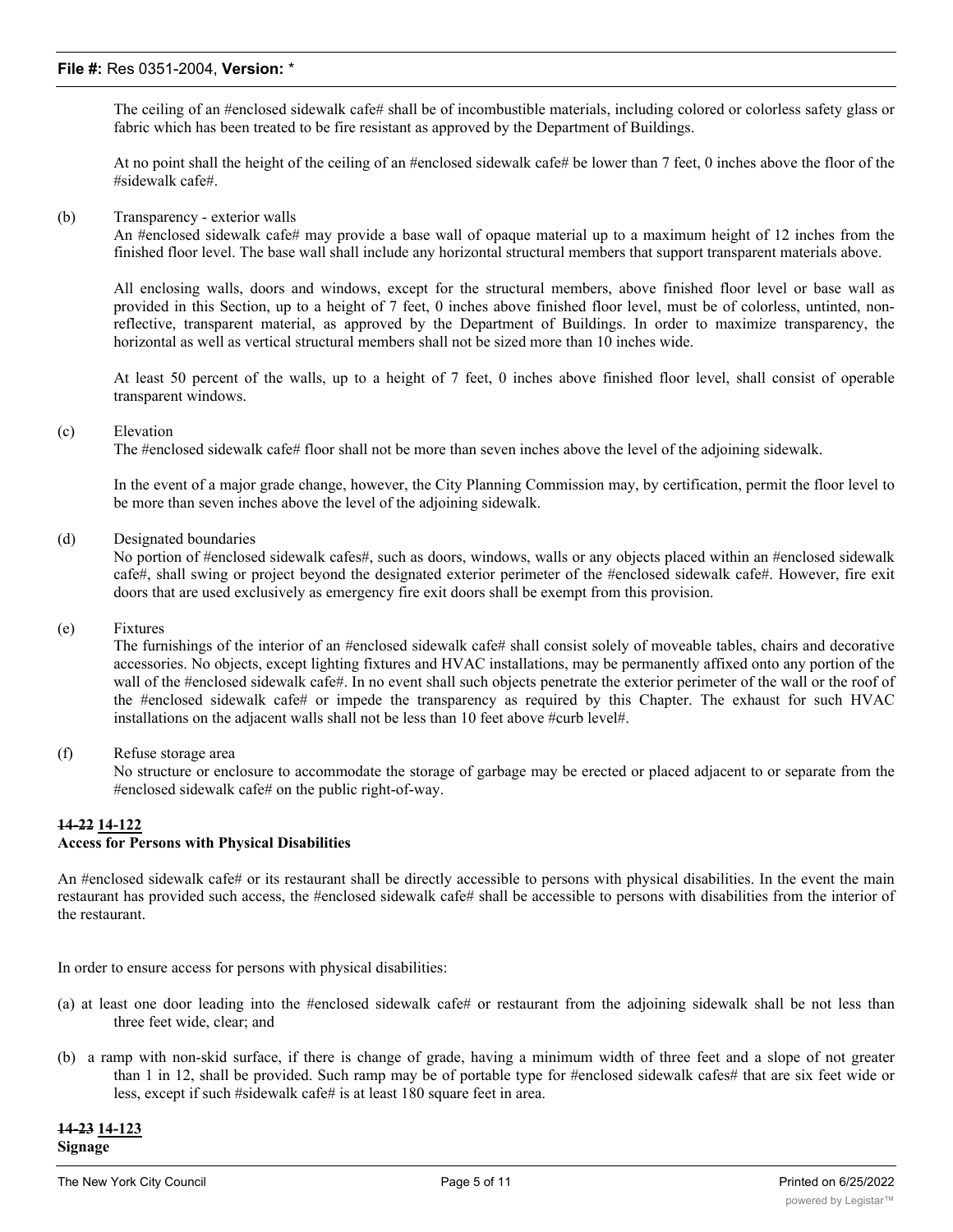No #signs# are permitted on an #enclosed sidewalk cafe#, except that the name and type of establishment may be placed upon the glass wall but shall not obscure the required transparency.

### **14-24 14-124**

Music and Noise Amplification

Musical instruments or sound reproduction devices shall not be operated or used within an #enclosed sidewalk cafe# for any purpose.

#### **14-30 14-13 SPECIAL PERMIT MODIFICATIONS OF LOCATIONAL OR PHYSICAL CRITERIA FOR ENCLOSED SIDEWALK CAFES Special Permit Modifications of Locational or Physical Criteria for Enclosed Sidewalk Cafes**

In all #Commercial# or #Manufacturing Districts#, where #enclosed sidewalk cafes# are permitted in accordance with the provisions of this Chapter, the City Planning Commission may permit, upon application, modifications to the locational or physical criteria regulations for #enclosed sidewalk cafes#, except that there shall be no modification of Sections 14-41 (Area Restrictions for All Locations Where Certain Sidewalk Cafes Are Not Permitted), 14-42 (Area Restrictions for All Locations Where Enclosed Sidewalk Cafes Are Not Permitted), 14-43 14-44 (Special Zoning Districts Where Certain Sidewalk Cafes Are Permitted) and 14-44 14-45 (Street Malls Where Certain Sidewalk Cafes Are Permitted), provided the Commission finds that:

- (1) the #enclosed sidewalk cafe# is developed consistent with the general purposes and objectives of this Chapter;
- (2) any proposed modification to the requirements of this Chapter will result in good overall design, and enhance the general character of the #street# and the neighborhood;
- (3) any proposed modifications to the requirements of this Chapter will not cause a serious adverse effect on pedestrian traffic;
- (4) the restaurant or  $\#$ enclosed sidewalk cafe $\#$  provides access for persons with disabilities;
- (5) where a proposed #enclosed sidewalk cafe# is located between two existing stoops, it will not project beyond the stoops; and

(6) modifications to the provisions of paragraph (a) of Section 14-10 14-11 (Locational Criteria for Enclosed Sidewalk Cafes) shall be limited to the minimum clear path for a proposed #enclosed sidewalk cafe# that would be located on a #street# with a special pedestrian plan.

## **14-20**

## **UNENCLOSED SIDEWALK CAFES**

Physical criteria for #unenclosed sidewalk cafes#, including structural and operational requirements, shall be regulated by the Department of Consumer Affairs pursuant to the Rules of the City of New York as described in Section 14-01 (General Provisions). #Small sidewalk cafes#, however, shall also conform to the requirements of Section 14-30.

## **14-30 SMALL SIDEWALK CAFES**

#Small sidewalk cafes# shall be subject to the regulations of Section 14-01 (General Provisions), and, in addition, shall comply with the requirements for the definition of #small sidewalk cafes# in Section 12-10 as well as the following physical criteria:

- (a) no form of serving station or any other type of furniture, other than the single row of tables and chairs set adjacent to the #street line#, may be placed within that space occupied by a #small sidewalk cafe#;
- (a) there shall be no railing, structure or other form of barrier between a #small sidewalk cafe# and the remaining area of the sidewalk; and
- (a) there shall be no overhead coverage other than a retractable awning that is affixed to the building wall and does not extend further than 4½ feet.

#Small sidewalk cafes# are permitted wherever #sidewalk cafes# may be located pursuant to the requirements of 14-011. Section 14- 43 (Streets Where Only Small Sidewalk Cafes Are Permitted) lists specific #streets# and areas where no #sidewalk cafes# other than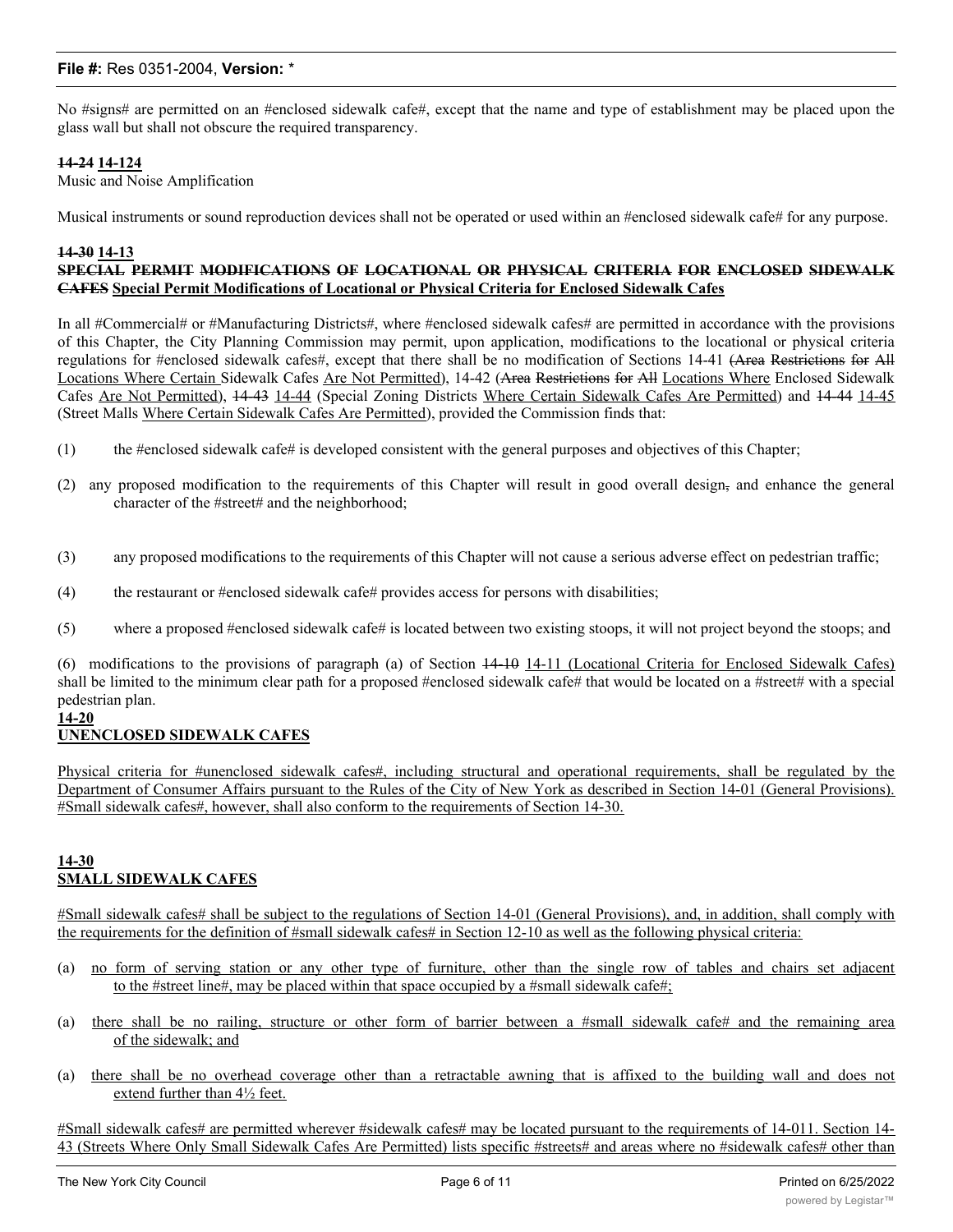#small sidewalk cafes# may be located.

### **14-40 AREA ELIGIBILITY FOR SIDEWALK CAFES**

In addition to the general eligibility criteria for #sidewalk cafes# in Section 14-011 (Sidewalk cafe locations), this Section identifies those locations where specific area eligibility regulations apply, subject to the underlying zoning.

#Enclosed# and #unenclosed sidewalk cafes# are not permitted on the streets and areas listed in Sections 14-41 (Locations Where Certain Sidewalk Cafes Are Not Permitted) and #enclosed sidewalk cafes# are not permitted on the streets listed in 14-42 (Locations Where Enclosed Sidewalk Cafes Are Not Permitted).

In all special zoning districts, #enclosed# and #unenclosed sidewalk cafes#, other than #small sidewalk cafes# pursuant to Section 14-43 (Locations Where Only Small Cafes Are Permitted), shall not be permitted, except as indicated in Section 14-44 (Special Zoning Districts Where Certain Sidewalk Cafes Are Permitted.

In addition to the #streets# where all #sidewalk cafes# may be located as listed in Section 14-011, #small sidewalk cafes# shall be permitted on the #streets#, portions of #streets, areas and special zoning districts listed in Section 14-43.

For the purposes of this Chapter, the length of a #street# shall run the full #block# to the nearest intersections with cross #streets#, unless otherwise stated.

Areas bounded by #streets# shall include both sides of such #streets# and shall be subject to the regulations of this Chapter pertaining to such areas, subject to the underlying zoning. When a #street# forms the boundary of a special district, however, only that side of the street located within the special district shall be subject to the regulations pertaining to the special district.

#### **14-41**

## **Area Restrictions for All Locations Where Certain Sidewalk Cafes Are Not Permitted**

No #enclosed# or #unenclosedsidewalk cafes# shall be permitted on any of the following #streets#, portions of #streets# and areas, except that #small sidewalk cafes# may be permitted pursuant to the provisions of Section 14-43 (Locations Where Only Small Sidewalk Cafes Are Permitted).:

City Wide

1. All #streets# with elevated rail transit lines, unless specifically permitted in Section 14-43.

#### Manhattan

- 1. All streets bounded by 38th Street on the south, 59th Street on the north, Third Avenue on the east and Eighth Avenue on the west, except Central Park South between Fifth Avenue and Avenue of the Americas
- 2. All streets bounded by 59th Street on the south, 61st Street on the north, Fifth Avenue on the west and a line 125 feet east of Fifth Avenue on the east
- 6.2. Bowery from East Broadway to Canal Street
- 7.3. Elizabeth Street from Bayard Street to Canal Street
- 8.4. Pell Street the entire length
- 9.5. Mott Street from Park Row to Canal Street
- 10.6. Mulberry Street from Worth Street to Canal Street
- 11.7. Bayard Street the entire length
- 12.8. Doyers Street the entire length
- 13.9. All streets facing Chatham Square
- 3.10. Canal Street the entire length
- 4.11. Orchard Street from Canal Street to Houston Street
- 5.12. Delancey Street from Norfolk Street to Bowery
- 14.13 Eighth Street from Avenue A to Sixth Avenue of the Americas
- 15.14. 14 Street from Second Avenue to Eighth Avenue
- $16.15. 23$  Street from the East River to Eighth Avenue
- 17.16. 31st Street from Fifth Avenue to Eighth Avenue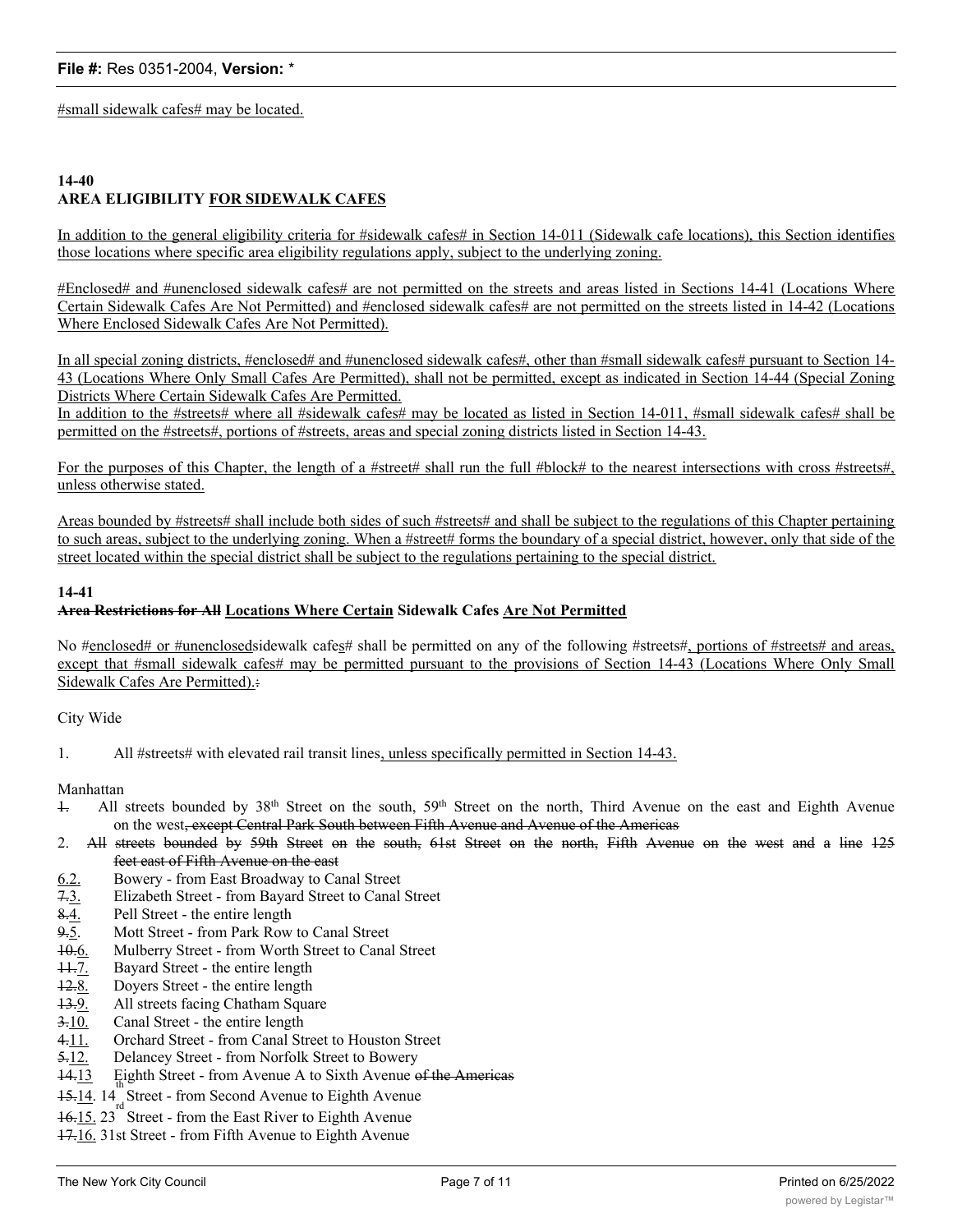- 18.17. 32nd Street from Fifth Avenue to Eighth Avenue
- 19.18. 33rd Street from Fifth Avenue to Eighth Avenue
- $20-19$ . 34 Street from the East River to Eighth Avenue
- $2420.$ Street - from the East River to Eighth Avenue
- 21. All #streets# or portions of #streets# bounded by 43rd Street on the south, 45th Street on the north, Eighth Avenue on the east and, on the west, a line 150 feet west of Eighth Avenue th
- 22.22. 57<sub>th</sub> Street from the East River to Eighth Avenue
- 23.23. 58<sub>th</sub> Street from the East River to Eighth Avenue
- 24.24. 59 Street from the East River to 5th Avenue
	- 25.  $\frac{59}{9}$  Street from Sixth Avenue to Columbus Circle
- 26. All streets bounded by 59th Street on the south, 61st Street on the north, Fifth Avenue on the west and a line 125 feet east of Fifth Avenue on the east
- 25.27. 60 Street from Third Avenue to Fifth Avenue
- $26.28.61<sub>nd</sub><sup>8</sup>$ Street from Third Avenue to Fifth Avenue
- 27.29. 62<sub>rd</sub> Street from Second Avenue to Fifth Avenue
- 28.30. 63<sub>th</sub> Street from Second Avenue to Fifth Avenue
- 29.31. 68 Street from First Avenue to Fifth Avenue
- 30.32. 72<sub>th</sub> Street from the East River to Fifth Avenue
- 31.33. 77<sub>th</sub> Street from First Avenue to Fifth Avenue
- 32.34. 79<sub>th</sub> Street from the East River to Fifth Avenue
- 33.35. 86 Street from the East River to Fifth Avenue
- 34.36, 116 Street from <del>Lenox Avenue</del> Malcolm X Boulevard to <del>Eighth Avenue Frederick Douglass Boulevard</del>
- 45.37. First Avenue from 48th Street to 59th Street.
- 35.38. Third Avenue from 59 Street to 62 Street
- 36.39. Lexington Avenue the entire length
- $\frac{37.40}{9.40}$ . Park Avenue the entire length from 38<sup>th</sup> Street, northward
- 38.41. Madison Avenue the entire length
- $\frac{39.42}{s}$ . Fifth Avenue from Washington Square North to 61<sup>st</sup> Street
- $40.43$ . Sixth Avenue from  $31^{15}$  Street to  $38^{15}$  Street
- $43.44.$  Broadway from 31 Street to 38 Street
- 41.45. Seventh Avenue from 31st Street to 38th Street
- $42.46$ . Eighth Avenue from  $31<sup>st</sup>$  Street to 38th Street
- 44.47. Herald Square
- 45. First Avenue from 48th Street to 59th Street.

#### Brooklyn

- 1. 13th Avenue from 39th Street to New Utrecht Avenue
- 2. 86th Street from 3rd Avenue to Gowanus Expressway
- 3. Court Street from Schermerhorn Street to Montague Street.
- 4. Ocean Parkway the entire length.

#### **Queens**

- 1. Roosevelt Avenue from Union Street to Prince Street
- 2. Austin Street from Yellowstone Boulevard to Ascan Avenue
- 3. 82nd Street from 34th Avenue to 41st Avenue
- 4. Junction Boulevard from Northern Boulevard to 41st Avenue.

### **14-42**

#### Area Restrictions for Enclosed Sidewalk Cafes Locations Where Enclosed Sidewalk Cafes Are Not Permitted

No #enclosed sidewalk cafe# shall be permitted on any of the following #streets#:

## Manhattan

1. Bleecker Street - from Bank Street to Mercer Street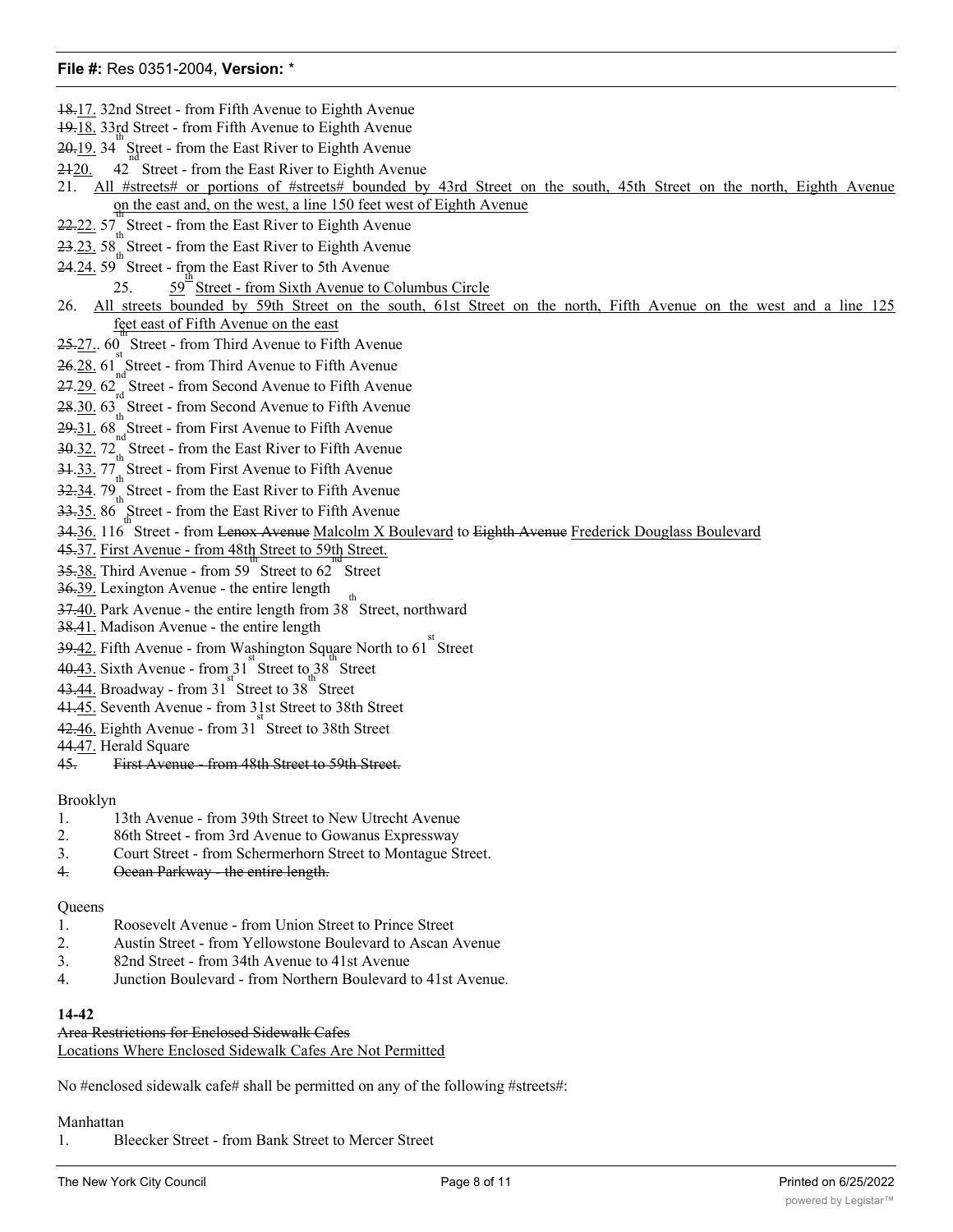- 2. Central Park South from Fifth Avenue to Avenue of the Americas Sixth Avenue
- 3. Coenties Slip
- 4.3. Park Avenue South and Park Avenue South from  $31^{st}$  Street to  $38^{th}$  Street.

#### **14-43**

Locations Where Only Small Sidewalk Cafes Are Permitted

#Small sidewalk cafes# may be located wherever #sidewalk cafes# are permitted, pursuant to Section 14-011 (Sidewalk cafe locations). In addition, only #small sidewalk cafes# shall be allowed on the following #streets#, subject to the underlying zoning:

#### Manhattan

- 1. Orchard Street from Canal Street to Houston Street
- 2. Delancey Street from Norfolk Street to the Bowery
- 3. Centre Street from Canal Street to Spring Street
- 4. Lafayette Street from Canal Street to Houston Street
- 5. Sixth Avenue from Canal Street to a line 100 feet south of Spring Street
- 6. Special Union Square Special District\*
- 7. 14th Street from Second Avenue to Irving Place
- 8. 14th Street from a line 100 feet west of University Place to Eighth Avenue
- 9. 23rd Street from the East River to Eighth Avenue
- 10. 31st Street from Fifth Avenue to a line 200 feet east of Broadway
- 11. Special Jacob K. Javits Convention Center District
- 12. 34th Street from the East River to Fifth Avenue
- 13. 35th Street from a line 150 feet east of Fifth Avenue to a line 150 feet east of Sixth Avenue
- 14. 36th Street from a line 150 feet east of Fifth Avenue to a line 150 feet west of Fifth Avenue
- 15. 37th Street from a line 150 feet east of Fifth Avenue to a line 150 feet west of Fifth Avenue
- 16. 37th Street from a line 150 feet east of Sixth Avenue to Broadway
- 17. 38th Street from Third Avenue to Seventh Avenue
- 18. 39th Street from Exit Street to Seventh Avenue
- 19. 40th Street from a line 100 feet east of Exit Street to Broadway
- 20. 41st Street from a line 100 feet east of Exit Street to Third Avenue
- 21. 42nd Street from First Avenue to Third Avenue
- **22. 42nd Street from Fifth Avenue to a line 275 feet east of Sixth Avenue**
- [22]**23**. All #streets# bounded by 43rd Street on the south, 46th Street on the north, a line 200 feet east of Third Avenue on the east and Third Avenue on the west
- [23. All #streets# bounded by 42nd Street on the south, 46th Street on the north, Fifth Avenue on the east and Sixth Avenue on the west]
	- **24. 43rd Street from Fifth Avenue to Sixth Avenue**
	- **25. 44th Street from Fifth Avenue to Sixth Avenue**
- **26. 45th Street from Fifth Avenue to Sixth Avenue**
- **27. 46th Street from Fifth Avenue to Sixth Avenue**
	- [24]**28**. 47th Street from a line 200 feet east of Third Avenue to Third Avenue

[25]**29**. All #streets# bounded by 48th Street on the south, 50th Street on the north, a line 150 feet east of Third Avenue on the east and Sixth Avenue on the west

- [26] **30**. 51st Street from a line 150 feet east of Third Avenue to Eighth Avenue
- [27] **31**. 52nd Street from a line 160 feet east of Third Avenue to Eighth Avenue
- [28] **32**. 53rd Street from a line 160 feet east of Third Avenue to Eighth Avenue
- [29 ]**33**. 54th Street from a line 150 feet east of Third Avenue to Eighth Avenue
- [30 ]**34**. 55th Street from a line 100 feet west of Second Avenue to Eighth Avenue
- [31 ]**35**. 56th Street from a line 100 feet west of Second Avenue to Eighth Avenue
- [32 ]**36**. 57th Street from the East River to Eighth Avenue
- [33 ]**37**. 58th Street from the East River to Eighth Avenue
- [34 ]**38**. 59th Street from the East River to Second Avenue
- [35 ]**39**. 59th Street (Central Park South) from Sixth Avenue to Columbus Circle
- [36 ]**40**. 60th Street from Lexington Avenue to Fifth Avenue
- [37 ]**41**. 61st Street from Third Avenue to Fifth Avenue
- [38 ]**42**. 62nd Street from Second Avenue to Fifth Avenue
- [39 ]**43**. 63rd Street from Second Avenue to Fifth Avenue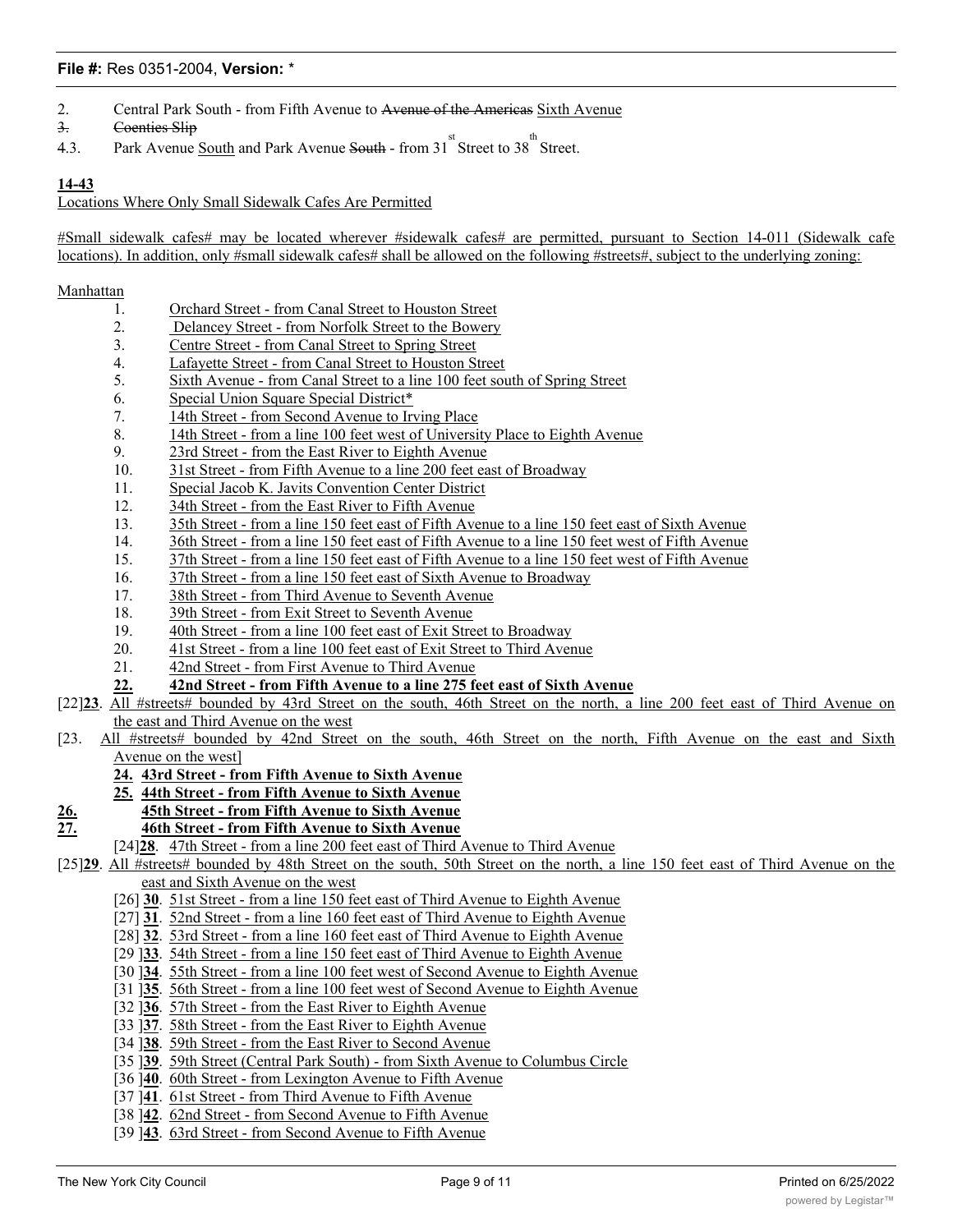- [40 ]**44**. 116th Street from Malcolm X Boulevard to Frederick Douglass Boulevard
- [41 ]**45**. First Avenue from 48th Street to 56th Street
- [42 ]**46**. Third Avenue from 38th Street to 62nd Street
- [43 ]**47**. Lexington Avenue from a line 100 feet south of 23rd Street to a line 100 feet north of 34th Street
	- [44**]48**. Lexington Avenue the entire length from a line 100 feet north of 96th Street, northward
	- [45]**49**. Park Avenue from 38th Street to 40th Street
	- [46]**50**. Park Avenue from 48th Street to 60th Street
	- [47]<sup>51</sup>. Park Avenue the entire length from a line 100 feet north of 96th Street, northward
	- [48]**52**. Madison Avenue from 23rd Street to 38th Street
	- [49]*53*. Madison Avenue from 59th Street to 61st Street
	- [50]**54**. Special Madison Avenue Preservation District \*\*
	- [51]**55**. Madison Avenue the entire length from a line 100 feet north of 96th Street, northward
	- [52]**56**. Fifth Avenue from 12th Street to 33rd Street
	- [53]**57**. Fifth Avenue from 59th Street to 61st Street
	- [54]**58**. Sixth Avenue from 36th Street to [48th]**42nd** Street

## **59. Sixth Avenue - from 150 feet north of 42nd Street to 48th Street**

- [55]**60**. Sixth Avenue from 50th Street to Central Park South
- [56]**61**. Seventh Avenue from 50th Street to Central Park South
- [57]**62**. Broadway from 36th Street to 40th Street
- [58]**63**. Broadway from 50th Street to Columbus Circle
- [59]**64**. Columbus Circle from Eighth Avenue, westward, to Broadway.

\*  $\frac{1}{2}$  #Small sidewalk cafes# are not allowed on 14th Street

#Small sidewalk cafes# are not allowed on 86th Street

## **14-43 14-44 Special Zoning Districts Where Certain Sidewalk Cafes Are Permitted**

#Enclosed# or #unenclosed# #Ssidewalk cafes# are shall be permitted, as indicated, in the following special zoning districts, where permitted allowed by the underlying zoning. #Small sidewalk cafes#, however, may be located on #streets# or portions of #streets# within special zoning districts pursuant to the provisions of Section 14-43 (Locations Where Only Small Sidewalk Cafes Are Permitted).

| Manhattan                             | Enclosed Sidewalk Cafe | Unenclosed Sidewalk Cafe |  |
|---------------------------------------|------------------------|--------------------------|--|
| + Battery Park City District          | <b>Yes</b>             | <b>Yes</b>               |  |
| 2. Clinton District                   |                        | Yes<br><b>Yes</b>        |  |
| 3. Limited Commercial District        | $No\;No^*$             |                          |  |
| 4. Lincoln Square District            | No Yes                 |                          |  |
| 5 .Little Italy District              | No Yes                 |                          |  |
| 6. Lower Manhattan District           |                        | No Yes**                 |  |
| 7. Transit Land Use District          |                        | <b>Yes</b><br>Yes        |  |
| 8. Tribeca Mixed Use District         |                        | Yes<br><b>Yes</b>        |  |
| 9 United Nations Development District |                        | No Yes                   |  |

#Unenclosed sidewalk cafes# are allowed on Greenwich Avenue

\*\* #Unenclosed sidewalk cafes# are not allowed on State, Whitehall or Chambers Streets or Broadway.

| Brooklyn                              | Enclosed Sidewalk Cafe | Unenclosed Sidewalk Cafe |            |
|---------------------------------------|------------------------|--------------------------|------------|
| + Bay Ridge District                  |                        | <b>Yes</b>               | <b>Yes</b> |
| 2. Coney Island Mixed Use District    |                        | Yes.                     | Yes        |
| 3. Downtown Brooklyn District         |                        | <b>Yes</b>               | Yes        |
| 4. Franklin Street Mixed Use District |                        | <b>Yes</b>               | Yes        |

 $\mathcal{L}_\text{max}$